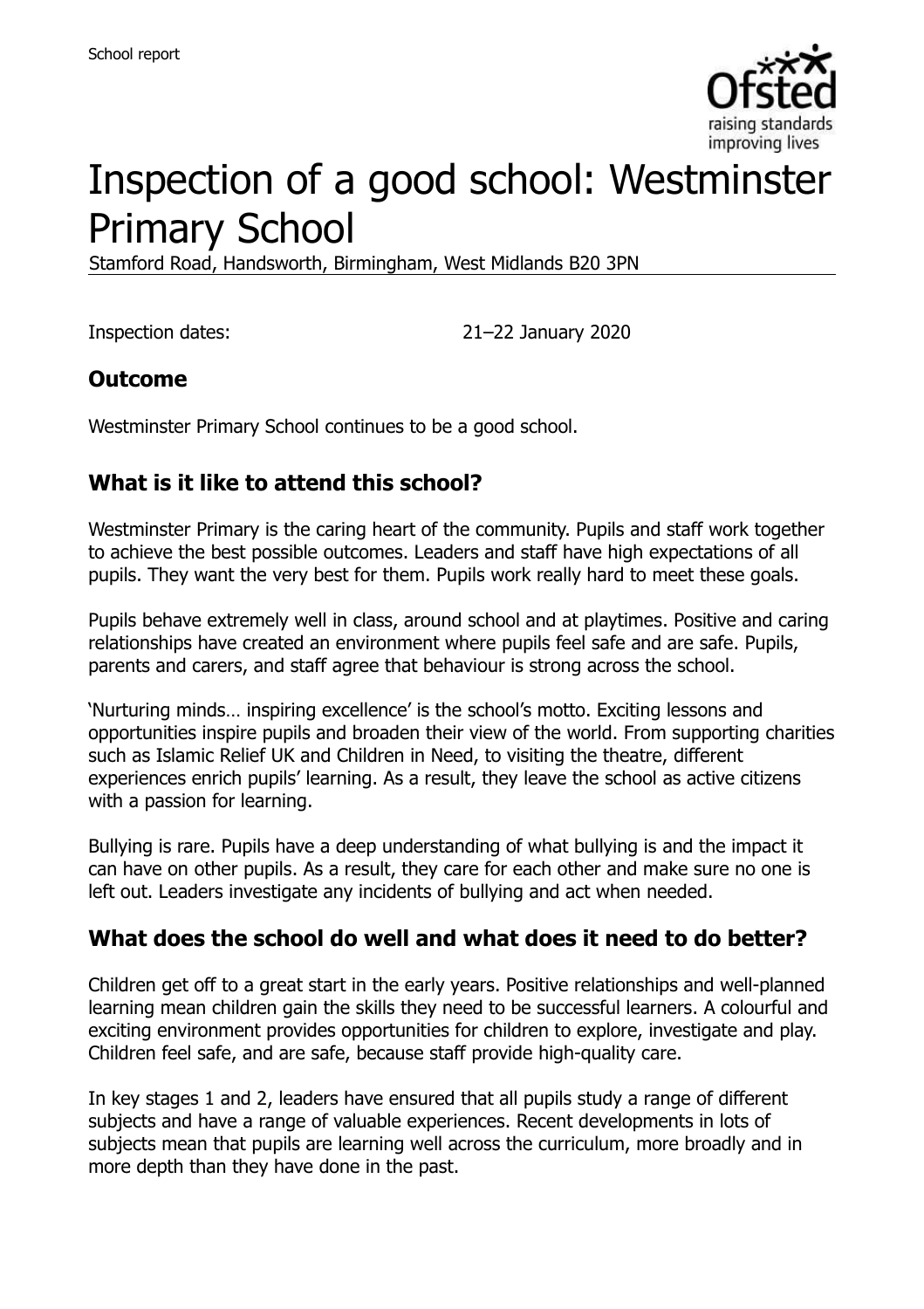

Pupils quickly learn to read in the early years. Pupils learn phonics well by the end of Year 1. A wide range of books further improve their reading, comprehension and fluency. Teachers read to pupils daily. This enthuses the pupils and encourages a love of reading. When pupils fall behind, teachers act to make sure they get the right support to catch up. In some cases, though, in key stage 1 books chosen by the teacher are not challenging enough for the most able pupils.

Mathematics is a strength. Recent changes to lessons make sure that pupils have frequent opportunities to develop their arithmetic, problem solving and reasoning skills. Pupils are encouraged to try new ways to solve problems and learn from times when they are not successful. One pupil said, 'It is ok to make mistakes – it is all part of the learning process.' While all pupils make progress, some younger pupils are not moved on quickly enough to more challenging learning.

Art, like many other subjects, has improved over the last few years. Pupils are able to talk about what skills they have learned about in the past, and how these help them now. They are confident sharing their views on the work of famous artists such as William Morris and Adonna Khare.

The school has developed the subjects it teaches well over the last few years, but teachers' subject knowledge still has a way to go to catch up. While some teachers have strong subject knowledge in different subjects, others have some gaps.

Pupils with special educational needs and/or disabilities make strong progress. This is because leaders make sure they get the right support. Learning is then closely matched to the particular needs of the pupils. Strong links with a range of agencies mean that this support is constantly reviewed, and staff have the right skills to teach the pupils.

The focus on well-being and mental health is a strength. This is a place where it is safe to talk when you feel worried or sad. Staff and pupils listen when others need help. Pupils champion well-being, making sure no pupil is left alone. Strong links with mental health services mean pupils, staff and parents get support if they need it.

Pupils are well prepared for life in modern Britain. Exciting and thought-provoking assemblies encourage the pupils to consider different cultures and political issues. All learn to play a musical instrument and have opportunities to develop their public speaking and debating skills. Regular trips to places such as the Peak District or Stratford help broaden pupils' outlook on life. An impressive range of clubs develop the pupils' sporting, artistic and academic ability.

Staff are overwhelmingly positive about the school. They feel supported, trusted and valued. They are proud to be members of staff. They all feel training is used to support, encourage and challenge them. They feel, quite rightly, that the school is well led and managed.

## **Safeguarding**

The arrangements for safeguarding are effective.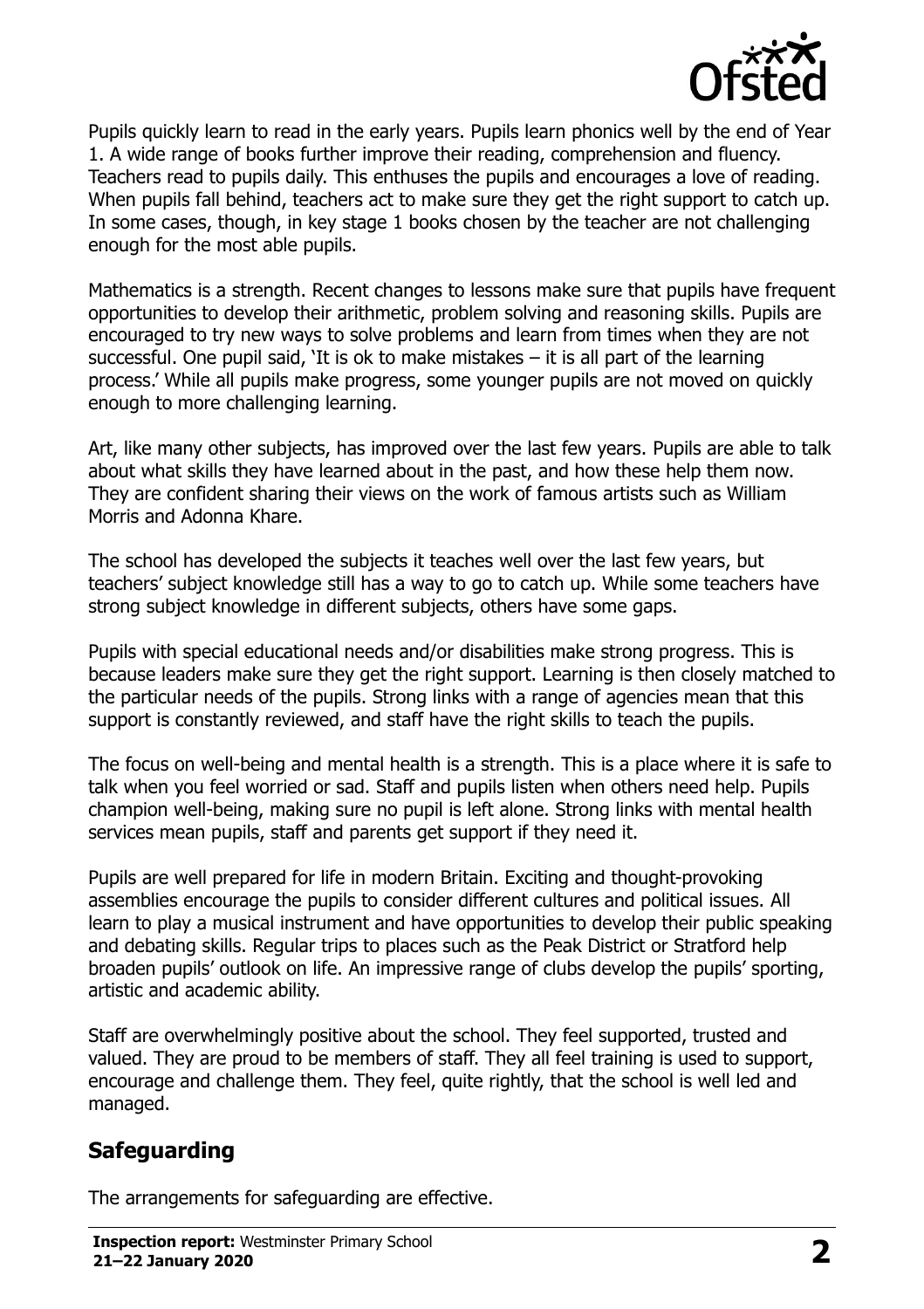

Leaders have made sure that staff have had the training they need to keep pupils safe. When staff are worried about a pupil's welfare they act quickly to raise concerns. Leaders investigate these concerns swiftly to make sure the pupil is safe. When needed, leaders work with services such as the local authority to make sure pupils get the support they need.

Assemblies and carefully planned lessons develop pupils' understanding of keeping themselves safe from the dangers of the world around them.

## **What does the school need to do to improve?**

## **(Information for the school and appropriate authority)**

- **Pupils at Westminster Primary make strong progress from low starting points. In some** cases, some of the most able pupils in key stage 1 are not always given the work and teaching they need to enable them to really deepen their knowledge and achieve what they are capable of. Leaders need to ensure that the work given to the most able pupils is suitably ambitious.
- The curriculum at Westminster has been enhanced over the last few years. Pupils study a broad range of subjects that include a wide variety of exciting opportunities. In some cases, due to the new nature of some of the subjects, teachers do not always have the correct subject knowledge to make sure all pupils have access to lessons that challenge and deepen their understanding. Leaders need to make sure that all teachers have the correct subject and pedagogical knowledge to implement this ambitious curriculum.

### **Background**

When we have judged a school to be good we will then normally go into the school about once every four years to confirm that the school remains good. This is called a section 8 inspection of a good school or non-exempt outstanding school. We do not give graded judgements on a section 8 inspection. However, if we find some evidence that the school could now be better than good or that standards may be declining, then the next inspection will be a section 5 inspection. Usually this is within one to two years of the date of the section 8 inspection. If we have serious concerns about safeguarding, behaviour or the quality of education, we will convert the section 8 inspection to a section 5 inspection immediately.

This is the first section 8 inspection since we judged Westminster Primary School to be good on 18 March 2015.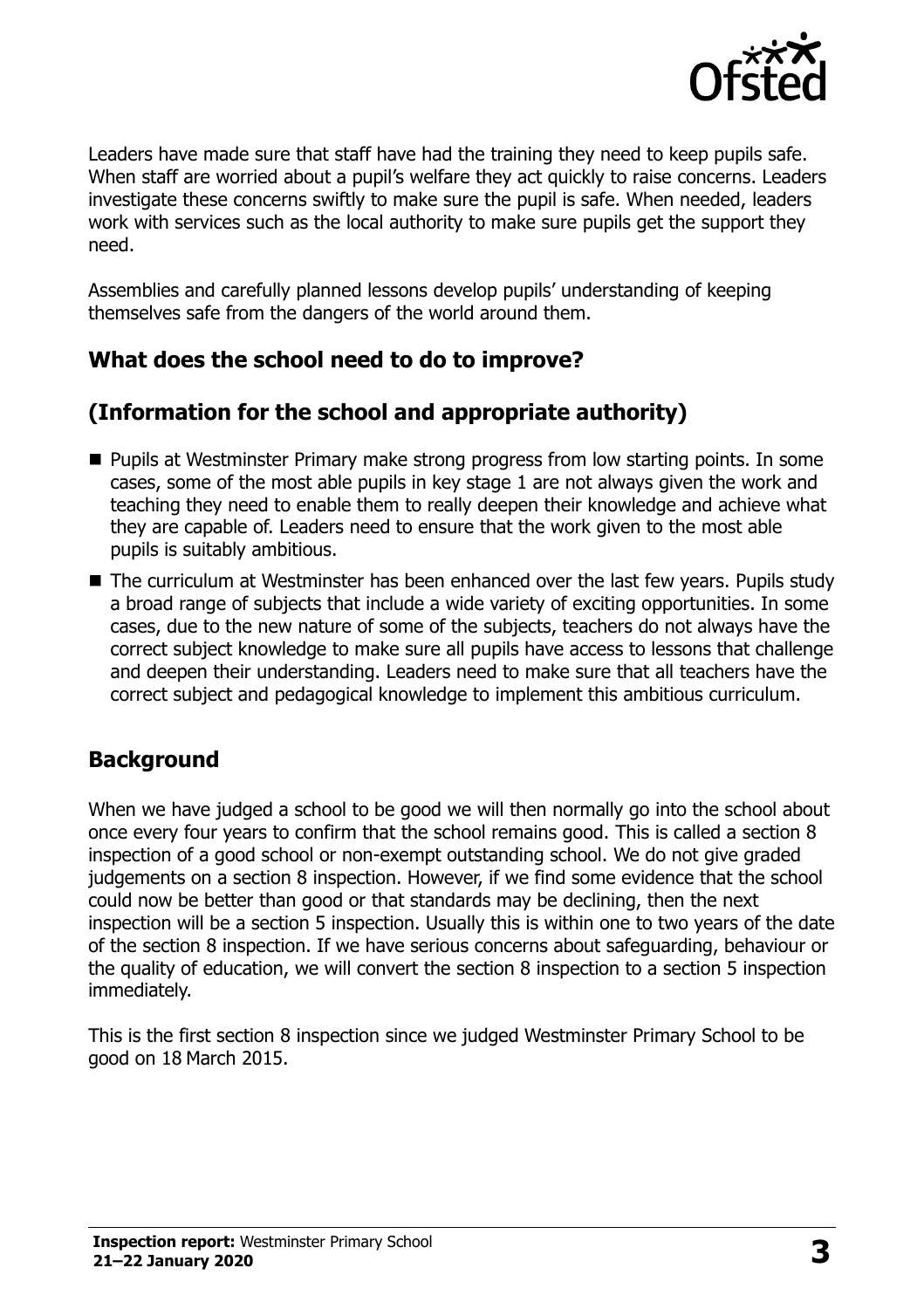

### **How can I feed back my views?**

You can use [Ofsted Parent View](https://parentview.ofsted.gov.uk/) to give Ofsted your opinion on your child's school, or to find out what other parents and carers think. We use Ofsted Parent View information when deciding which schools to inspect, when to inspect them and as part of their inspection.

The Department for Education has further [guidance](http://www.gov.uk/complain-about-school) on how to complain about a school.

If you are the school and you are not happy with the inspection or the report, you can [complain to Ofsted.](https://www.gov.uk/complain-ofsted-report)

#### **Further information**

You can search for [published performance information](http://www.compare-school-performance.service.gov.uk/) about the school.

In the report, '[disadvantaged pupils](http://www.gov.uk/guidance/pupil-premium-information-for-schools-and-alternative-provision-settings)' refers to those pupils who attract government pupil premium funding: pupils claiming free school meals at any point in the last six years and pupils in care or who left care through adoption or another formal route.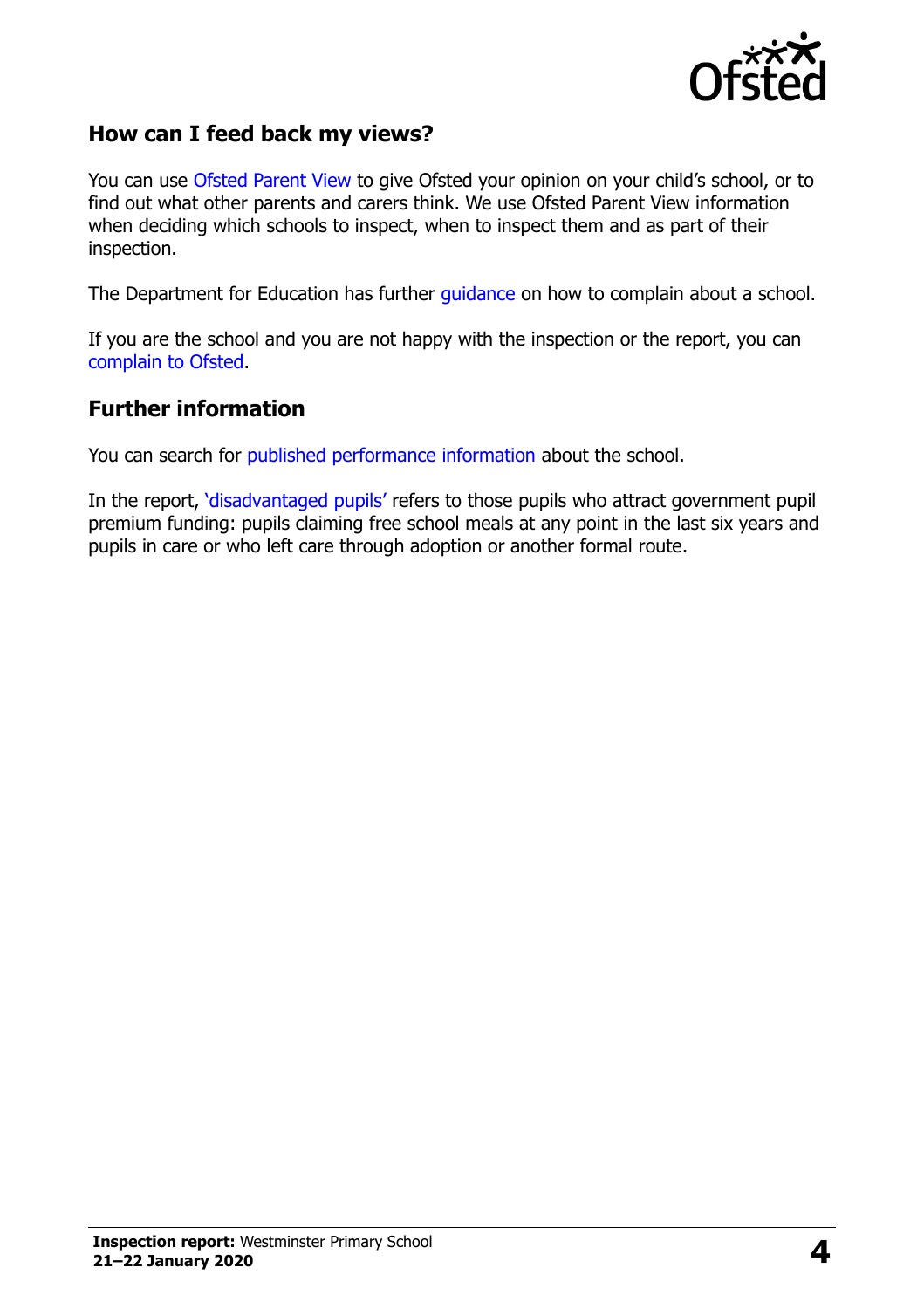

## **School details**

| Unique reference number             | 143943                   |
|-------------------------------------|--------------------------|
| <b>Local authority</b>              | Birmingham               |
| <b>Inspection number</b>            | 10122529                 |
| <b>Type of school</b>               | Primary                  |
| <b>School category</b>              | Academy converter        |
| Age range of pupils                 | 3 to 11                  |
| <b>Gender of pupils</b>             | Mixed                    |
| Number of pupils on the school roll | 479                      |
| <b>Appropriate authority</b>        | Board of trustees        |
| <b>Chair of trust</b>               | Roy Fackrell             |
| <b>Headteacher</b>                  | Maneer Samad             |
| Website                             | www.westmnst.bham.sch.uk |
| Date of previous inspection         | 17-18 March 2015         |

## **Information about this school**

■ There have been no significant changes in the school since the last inspection.

### **Information about this inspection**

- During the inspection, I focused on the following subjects: reading, mathematics and art. In these subjects, I visited lessons, looked at pupils' work, examined teachers' plans and talked with pupils and staff about the way these subjects were taught.
- I examined external performance data about the school and looked at school documents. These included information about behaviour, attendance, the school curriculum and improvement planning. The school website was also checked.
- I asked pupils, staff, leaders and trustees about safeguarding arrangements. I examined the record of employment checks on school staff and looked at other school records. I also found out about safety procedures and routines.
- I observed informal times of the day, to evaluate safeguarding and pupils' behaviour.
- During the inspection, I had formal meetings with the headteacher, senior leaders, subject teachers, governors, teachers and pupils. I also talked informally with parents, pupils and staff to gather general information about school life. I also spoke to the school improvement partner.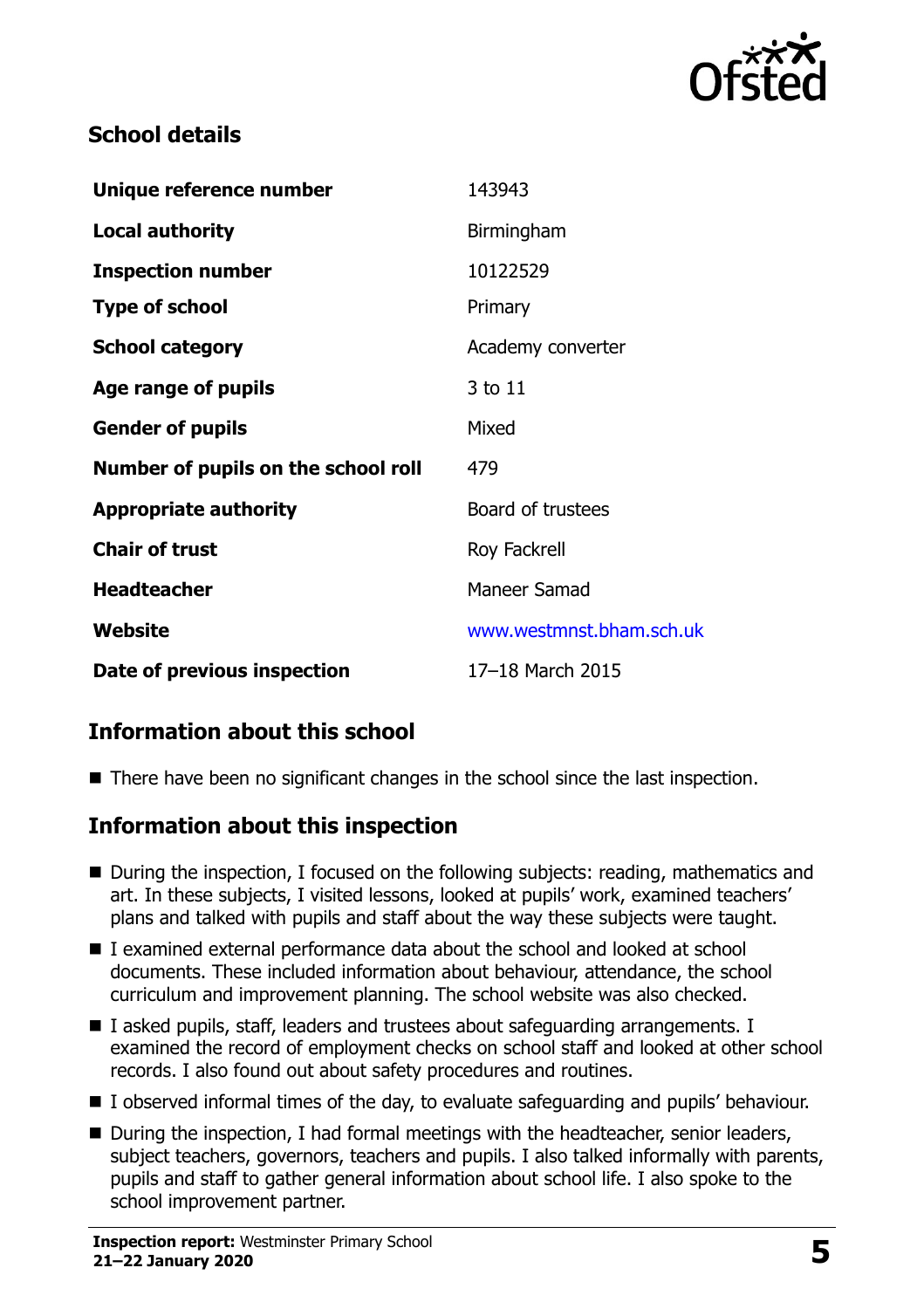

## **Inspection team**

Chris Pollitt, lead inspector **Her Majesty's Inspector**